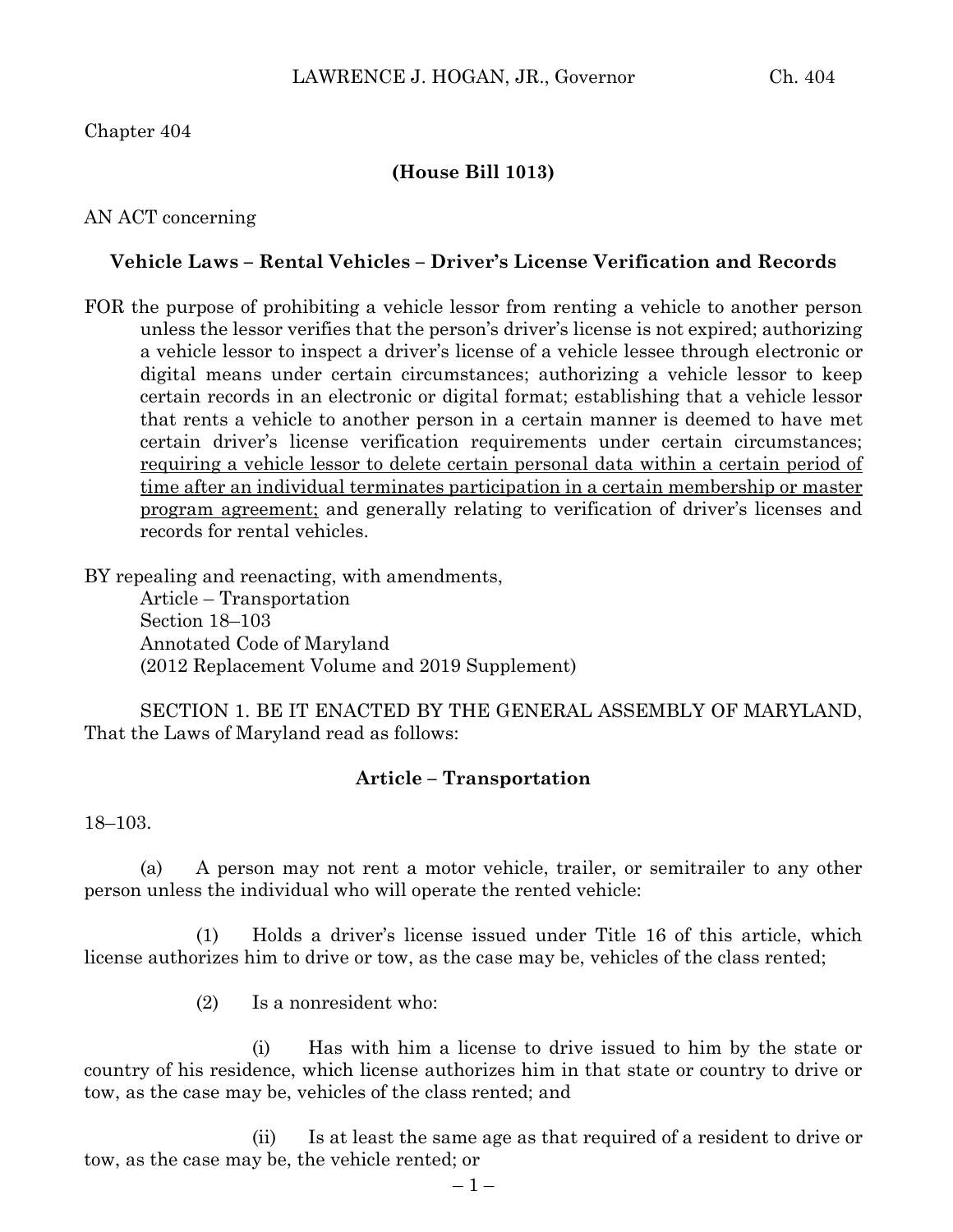(3) Otherwise is specifically authorized by Title 16 of this article to drive or tow, as the case may be, vehicles of the class rented.

(b) **(1)** A person may not rent a motor vehicle, trailer, or semitrailer to any other person unless the lessor or his agent:

**[**(1)**] (I)** Has inspected the license to drive of the individual who will operate the rented vehicle; **[**and**]**

**[**(2)**] (II)** Has compared and verified:

**[**(i)**] 1.** The signature on the license with the signature of the individual, as written in the presence of the lessor or agent; and

**[**(ii)**] 2.** The physical description on the license with the physical appearance of the individual**; AND**

**(III) HAS VERIFIED THAT THE LICENSE IS NOT EXPIRED**.

**(2) AN INSPECTION OF A LICENSE UNDER THIS SECTION MAY BE THROUGH ELECTRONIC OR DIGITAL MEANS.**

(c) **(1)** Each person who rents a motor vehicle, trailer, or semitrailer to another person shall keep a record of:

**[**(1)**] (I)** The registration number of the rented vehicle and, if only a semitrailer or trailer is rented, the registration number of the motor vehicle to be used to tow the trailer or semitrailer;

**[**(2)**] (II)** The name and address of the lessee;

**[**(3)**] (III)** The number of the license to drive of the individual who will drive or tow, as the case may be, the rented vehicle; and

**[**(4)**] (IV)** The date and place of issuance of the license to drive.

# **(2) RECORDS MAY BE KEPT UNDER THIS SUBSECTION IN AN ELECTRONIC OR DIGITAL FORMAT.**

(d) Any police officer or authorized representative of the Administration may inspect the records kept under subsection (c) of this section.